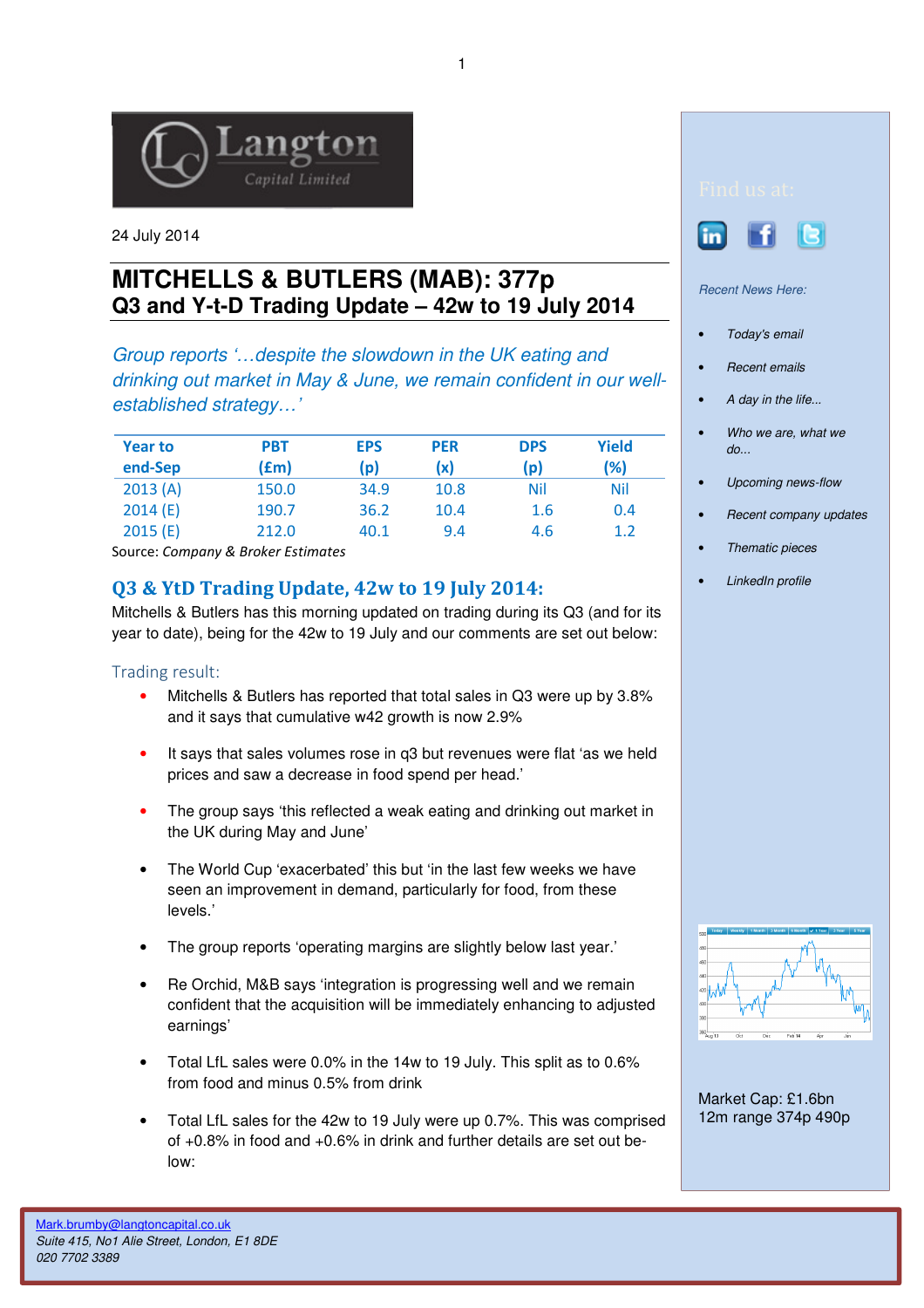• **Tab.1. Mitchells & Butlers LfL Sales Trends:** 

| Period         | LfL sales<br>(%) |
|----------------|------------------|
| FY 08/09       | $+1.6$           |
| FY 09/10       | $+2.8$           |
| FY 10/11       | $+2.6$           |
| H1 11/12       | $+2.7$           |
| FY 11/12       | $+2.1$           |
| H1 12/13       | $+0.3$           |
| FY 12/13       | $+0.4$           |
| H <sub>1</sub> | $+1.1$           |
| 42w to 19 July | $+0.7$           |
| 14w to 19 July | $+0.0$           |

Source: Company Reports

## Cash Flow, Balance Sheet Trading & Other:

- Net debt is up on the back of the Orchid acquisition. The group comments 'the substantial majority of this consideration was funded using existing cash resources in addition to putting in place unsecured facilities totalling £150 million, provided by existing lenders.'
- Re new openings, the group states 'in addition to the Orchid transaction we have opened 20 new sites and converted 8 sites so far this financial year.'

# Conclusion, Summary, Current Trading:

- CEO Alistair Darby comments 'despite the slowdown in the UK eating and drinking out market during May and June, we remain confident in our well established strategy.'
- He says 'we have continued to achieve growth in food volumes, further improvements in staff turnover and strong Net Promoter Score - all key lead indicators of long term success.'
- Mr Darby concludes 'we remain focused on our strategic priorities and are well-placed for future success.'

**Langton Comment:** M&B's shares have slipped considerably since hitting their recent highs of around 490p towards the end of Q1 this year.

The recent underperformance has been partly because, with most operators out-performing the Peach Tracker, there had to be some underperformers and, as M&B is the largest contributor to the survey, that honour fell to them.

The group has been sacrificing some sales for volume and it does not mention margins in this morning's statement.

The group's London estate should have buoyed performance (see Fuller's today) but this does not appear to have moved the dial.

Dividends are not mentioned (this is only a trading update) and, with M&B's share register dominated by Joe Lewis and Irish investors Messrs McManus and Magnier, some investors may consider that M&B, despite the fact that it is becoming cheap, is not currently a share that they need to have.

That being said, the operator is well-run and, though it may lack a bit of pizzazz, it is hard to put one's finger on just what it should be doing differently.